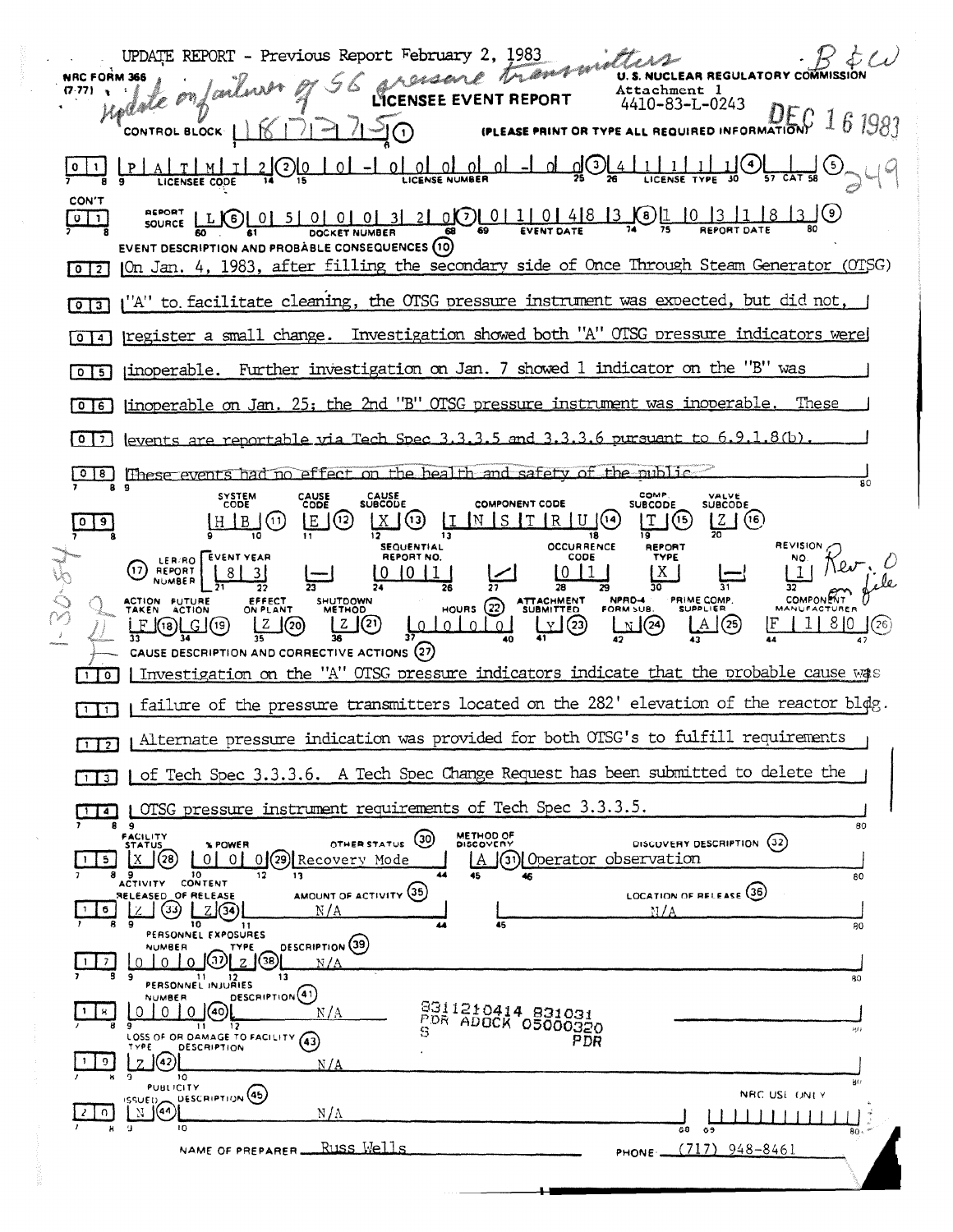Attachment 2 4410-83-L-0243,

## LER 83-01/01X-1 EVENT DATES - January 4 and 25, 1983

#### I. EXPLANATION OF THE OCCURRENCE

During the "A" Once Through Steam Generator cleanup operations on January 4, 1983, at 1145 hours, the Unit 2 Control Room personnel observed that the "A" Once Through Steam Generator (OTSG) pressure indication read less than zero. A rough calculation showed that the indication should have shown approximately 8 psig due to static head. (The "A" OTSC water level *was* verified to be at 715 inches on January 4, 1983.) Due to this discrepancy, the "A" OTSG pressure indication was declared inoperable. An investigation was initiated to determine the reason for the low indication.

For an extended period of time, the OTSG secondary side was maintained in a partially drained condition and at ambient pressure. *As* a result, the OTSG pressure instrument was reading at zero pressure, as expected. When the "A" OTSG was filled for OTSG cleanup operations using the OTSG Layup Recirculation System, some pressure indication was expected but not seen on the pressure instrument.

This condition placed the unit in the Action Statement of Technical Specifications 3.3.3.5 and 3.3.3.6, Tables 3.3-9 and 3.3-10, respectively. At 1945 hours, the Action Statement timeclock (8 hours) for Tech Spec 3.3.3.5 was exceeded. This event **is,** therefore, reportable pursuant to Section 6.9.1.8(b) of the Recovery Technical Specifications.

On January 7, 1983, OTSG Pressure Transmitter SP-6B-PT2 for the "B" OTSG was declared out-of-service. On January 25, 1983, at 1100 hours, Pressure Transmitter SP-6B-PT-1 was declared out-of-service. With both the "B" OTSG pressure transmitters inoperable, the unit again entered the Action Statement of Technical Specifications 3.3.3.5, Table 3.3-9. Note: Only the Action Statement for Section 3.3.3.5 was entered due to the installation of a local pressure gauge for monitoring the "B" OTSG pressure. For further information, see the Immediate Corrective Action Section of the LER.

# II. CAUSE OF THE OCCURRENCE

These events were the result of the apparent inoperability of Pressure Transmitters SP-6A-PT1/2 (OTSG "A") and SP-6B-PT1/2 ((YTSG "B") all *of* which are located on the 282'-6" elevation of the containment building. Due to the location of these transmitters, the root cause for the transmitter failures could not be determined.

#### III. CIRCUMSTANCES SURROUNDING THE OCCURRENCE

At the time of the occurrence, the Unit 2 facility was in a long-term cold shutdown state. The reactor decay heat was being removed via loss to ambient. Throughout the event there was no effect on the Reactor Coolant System or the core.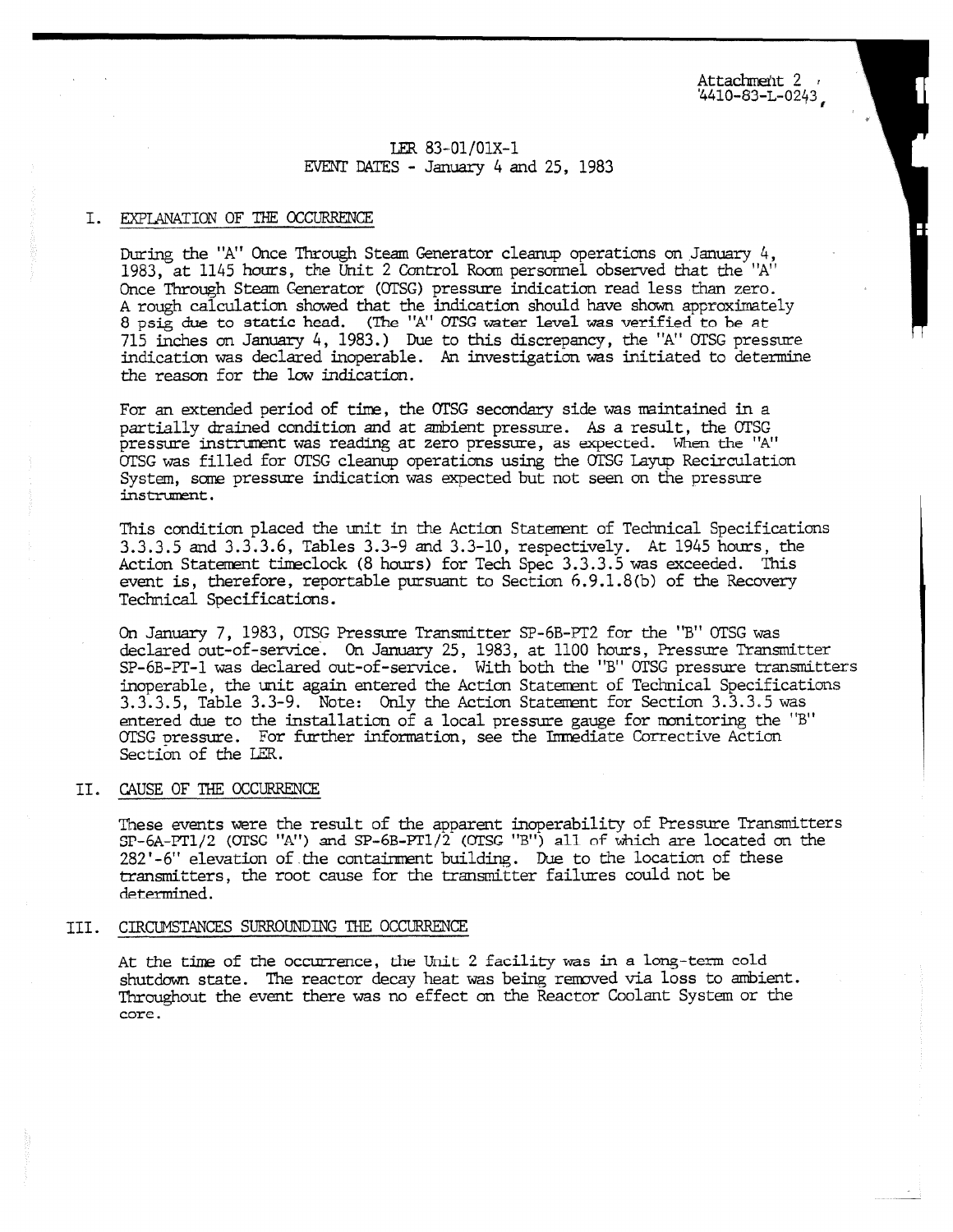#### IV. CORRECTIVE ACTIONS TAKEN OR TO BE TAKEN

#### Immediate

atan ng Pap

antes de la<br>Comparte

After the declaration of inoperability of the "A" OTSG pressure instruments, all evolutions with the "A" OTSG were placed in a temporary shutdown mode. An investigation was initiated to identify and repair the problem. It was verified during the investigation that the signals emerging from the containment building indicated that the pressure transmitters were failed.

As a result of the "A" OTSG pressure transmitter failures, the need for monitoring the OTSG pressures during the OTSG cleanup evolutions and the inability to repair the installed instrumentation due to AIARA considerations alternate pressure indication was installed on both OTSG' s. The alternate pressure indication (0-60 psi) on the main steam line of the "A" OTSG and the emergency feedwater line of the "B" OTSG were installed an January 7 and 6, 1983, respectively. Also as a result of the "A" OTSG pressure transmitter failures, the "B" OTSG transmitters were checked on January 7, 1983. At that time, SP-6B-PT2 was discovered inoperable.

The alternate pressure instruments are considered adequate to satsify the requirements of Tech Spec 3.3.3.6. Therefore, with respect to Section 3.3.3.6, the OTSG alternate pressure instruments are considered operable. However, the alternate pressure instruments are not sufficient to satisfy 3.3.3.5 since both pressure range (0-1200 psig) and instrument readout location are not met. Therefore, the "A" and "B" OTSG pressure indication remain inoperable insofar as Technical Specification 3.3.3.5 is concerned. Note: The interrupted OTSG cleanup operations were resumed after installation of the alternate pressure gauges. This was in compliance with Technical Specification 3.0.3.

#### Long-Term

Technical Specification Change Request No. 41 and Recovery Operations Plan Change Request No. 20 requested deletion of the Technical Specification and Recovery Operations Plan requirements for the "A" and "B" OTSG pressure indication in Tech Spec 3.3.3.5, "Remote Shutdown Monitoring Instrumentation", and modify the surveillance requirements of Section 4.3.3.6 to reflect appropriate operability requirements for the alternate pressure instruments. These documents were submitted to the NRC on September 12, 1983.

#### V. COMPONENT FAILURE DATA

Foxboro Pressure Transmitters, Model No. E-11GM Manufactured by Foxboro Instrument Company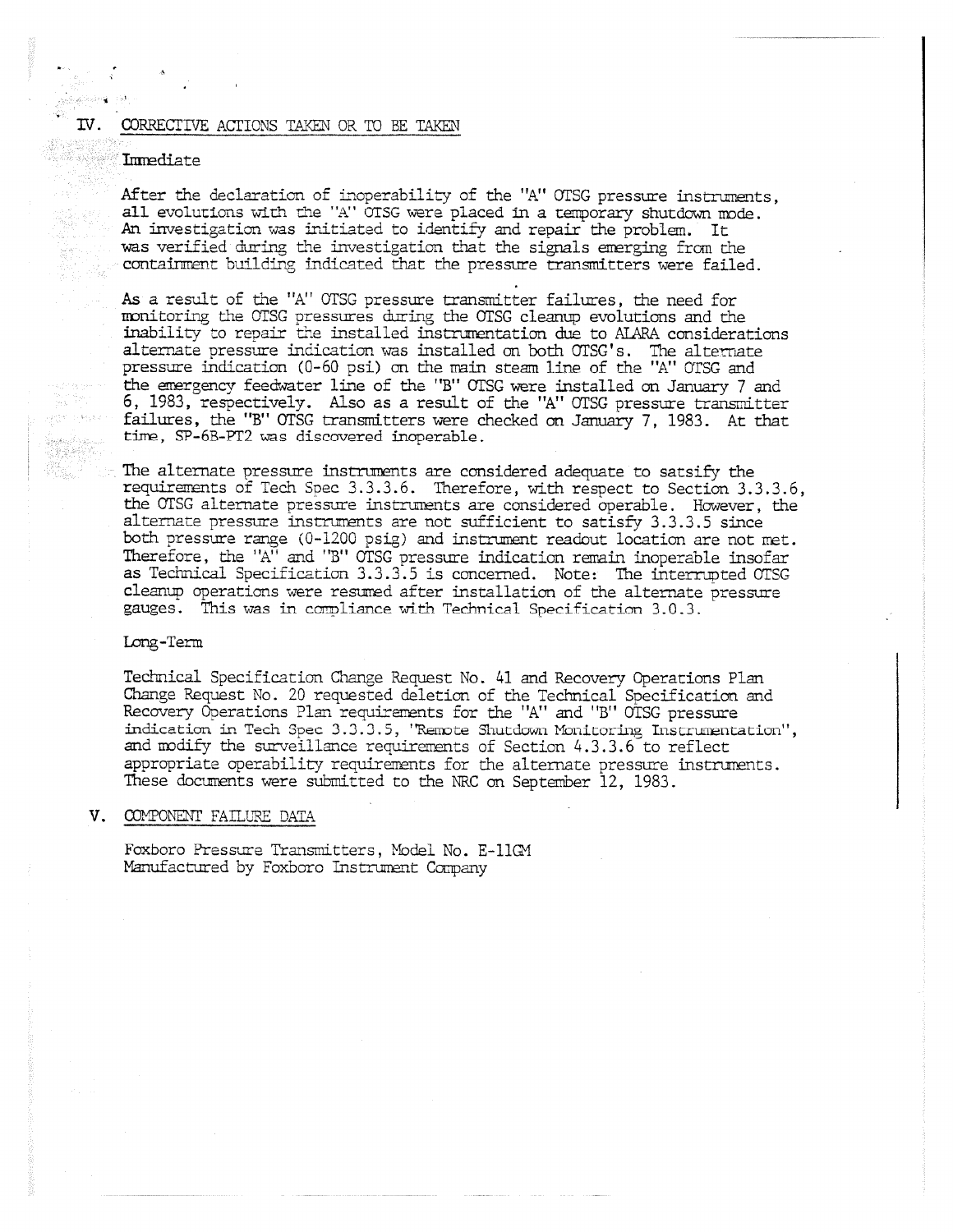

# **GPU Nuclear Corporation**

Post Office Box 480 Route 441 Soutn Middletown, Pennsylvania 17057-0191 717 944-7621 TELEX 84-2386 Writer's Direct Dial Number:

## October 31, 1983 4410-83-L-0243

Office of Insoection and Enforcement Attn: Dr. Thomas E. Murley Regional Administrator US Nuclear Regulatory Commission Region I 631 Park Avenue King of Prussia, PA 19406

Dear Sir:

Three Mile Island Nuclear Station, Unit 2 (TMI-2) Operating License No. DPR-73 Docket No. 50-320 Updated Licensee Event Reports

The Licensee Event Reports listed in Attachment 1 have been updated and are enclosed as Attachment 2 to this letter.

If you have any questions, please contact Mr. J. J. Byrne of my staff.

ncerely. reçtor, TM.

BKK/JJB/RDW/jep

Attachments

8311210334 831031 PDR ADOCK 05000325

PDR

8

CC: Mr. L. H. Barrett, Deputy Program Director - TMI Program Office Dr. B. J. Snyder, Program Director - TMI Program Office

GPU Nuclear Corporation is a subsidiary of the General Public Utilities Corporation